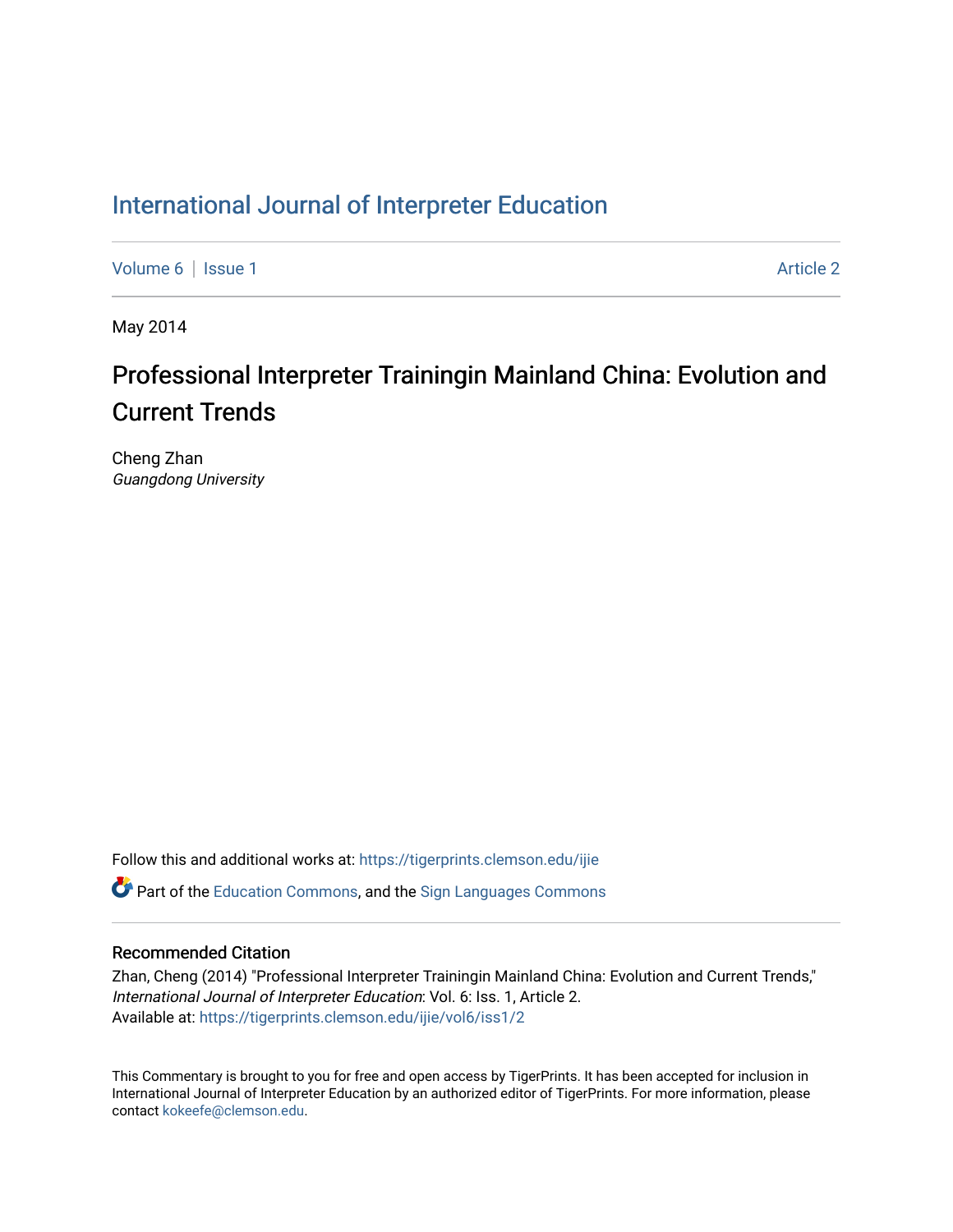# **Professional Interpreter Training in Mainland China: Evolution and Current Trends**

**Cheng ZHAN<sup>1</sup>**

*Guangdong University of Foreign Studies*

#### **Abstract**

l

**Professional interpreter training in Mainland China has developed tremendously since it was first included in higher education programs. China's unprecedented economic development, coupled with its rising strength in international affairs, have increasingly helped professional interpreter training obtain its academic status. Such a process has not only been rapid, but it has also shown characteristics typical of the higher education context in China. In this article, the author reviews the history and evolution of professional interpreter training in China and analyzes current trends. The author also points out some challenges and problems facing the training of interpreters in academic programs.** 

Key Words: interpreter training, Mainland China, academic programs, evolution, trends

<sup>1</sup> Correspondence to: jameszc08@yahoo.com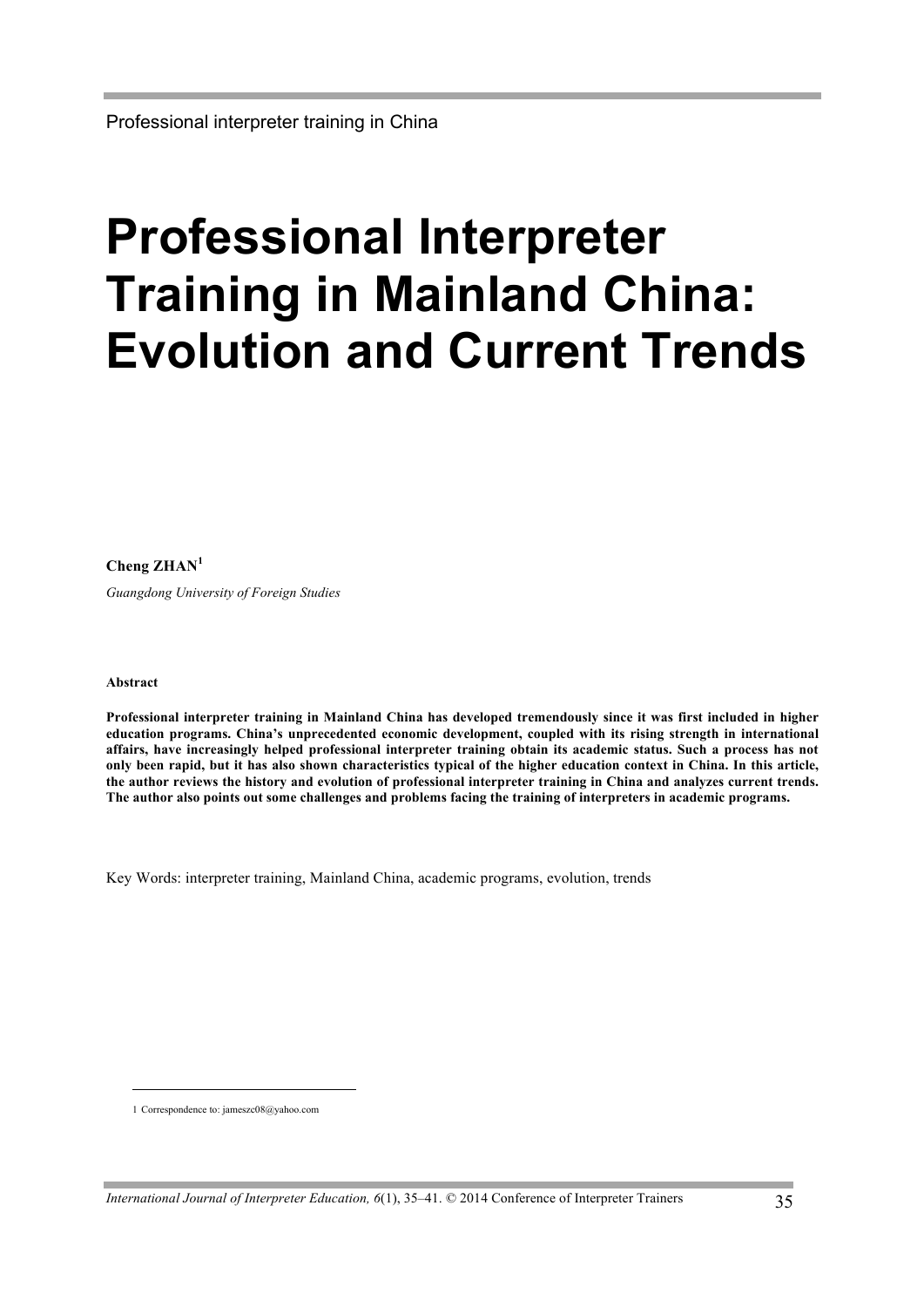## **Professional Interpreter Training in Mainland China: Evolution and Current Trends**

#### **1. Introduction**

Professional interpreter training in Mainland China emerged after China's adoption of the reform and opening-up policy in the late 1970s, and it has been developing by leaps and bounds into the  $21<sup>st</sup>$  century. The Chinese government's "going global" (*zou chu qu*) strategy strengthened the country's national competitiveness, which gave rise to the need for qualified translators and interpreters. The past few years have seen not only a wave of interest in professional interpreter training, but also its exponential growth across China. Against this backdrop, new trends, as well as challenges, have arisen regarding the status of interpreting as a discipline of study in Chinese higher education.

#### **2. History and Evolution**

Prior to 1978, no higher learning institution in Mainland China could claim to have a "professional" interpreter training program. Training in interpretation was seen as a part of foreign-language enhancement, and training in translation—at that time, mainly literary translation—was included in the 4-year program of a foreign language major (Zhan, 2010). Virtually no research was done to explore and account for the components of translation and interpretation in a complete syllabus of a foreign language program.

China's need for professional interpreters was still small then, given the country's limited participation in international affairs. It was natural that only a few excellent graduates from foreign language programs in the country's top-tier universities went on to pursue careers in interpretation, many for political purposes. Translation and interpretation, therefore, were seen as skills for which a good foreign language major should be qualified, without the need for additional (or professional) training (Zhong & Mu, 2008).

Considering that the first professional interpreter training school in the world was established in Mannheim, Germany, in the 1930s (Pöchhacker, 2004), China lagged behind in its professional interpreter training by nearly half a century. The first real effort was made after the People's Republic of China gained its legal position in the United Nations (U.N.) in 1971, when there was a sudden, surging need for translators and interpreters to work in the U.N.

In 1979, China established the first "U.N. Translator and Interpreter Training Class" (*yi xun ban*) at the then Beijing Foreign Languages Institute, as a joint program of the U.N. and the Chinese government; U.N. Language Services was directly involved in syllabus design, teaching, examination, and staff recruitment for graduates. This program, which ran for 12 consecutive sessions, was China's first initiative for professionalized interpreter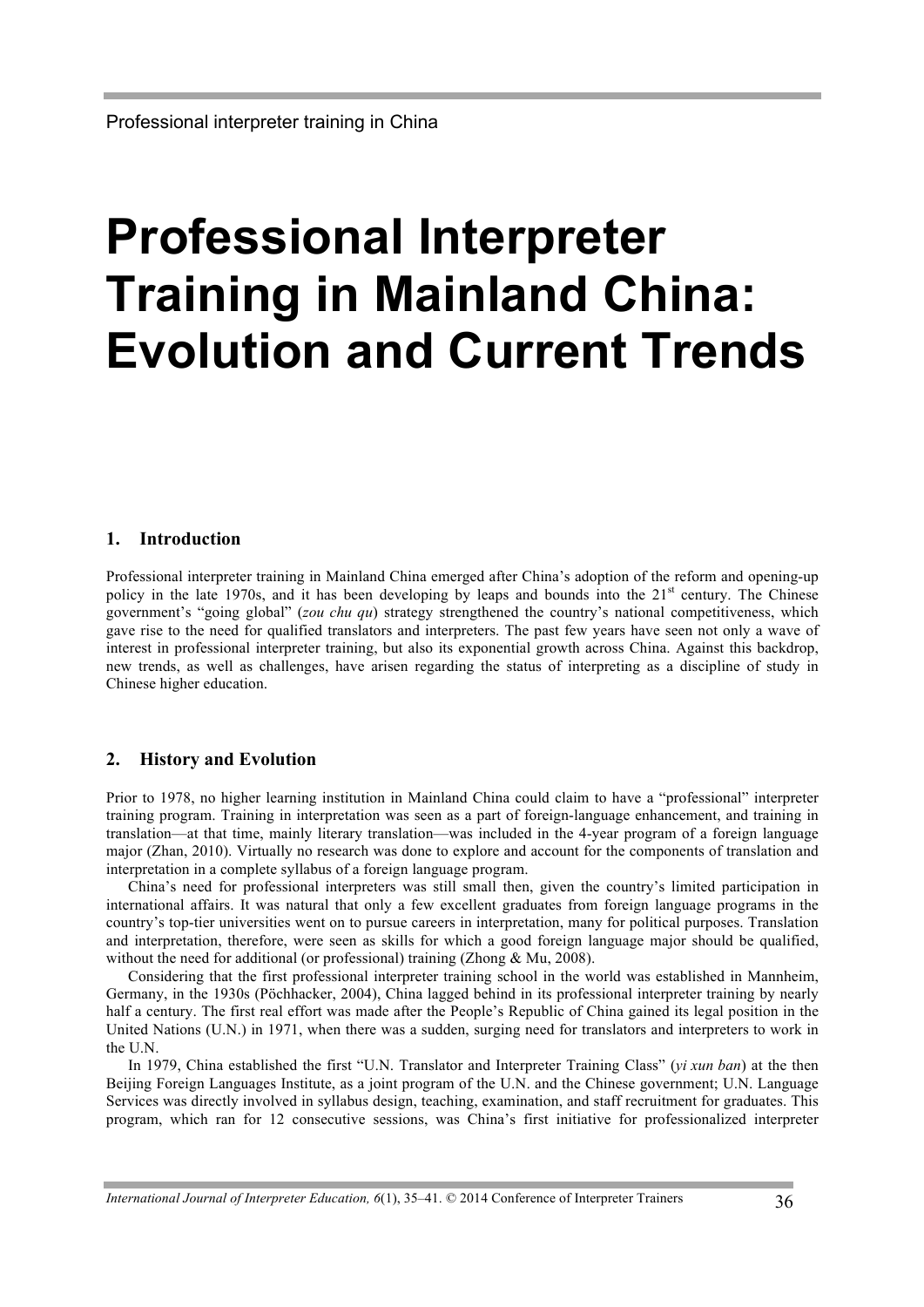training. Its success gave rise to China's first translation and interpretation (T&I) school, the Graduate School of Translation and Interpretation of Beijing Foreign Studies University, founded in 1994.

Prior to the establishment of this first T&I school, several universities in China had been offering collaborative interpreter training programs with foreign partners. Such initiatives, however, were projects of the individual universities, and were not guided or assessed by national education authorities such as the Ministry of Education or the Academic Degrees Committee of the State Council. Guangdong University of Foreign Studies, for example, started its interpreter training program under the English Language and Culture Program with the British Council in 1993. Other efforts were made predominantly by Xiamen University, which cooperated with Deakin University between 1990 and 1993 to set up an experimental class of interpreting, and later with Westminster University between 1994 and 1998 to conduct interpretation training and research. These pioneering interpreter training programs laid a foundation for the later boom of interpreting programs across the nation.

In the early stages of its evolution, professional interpreter training in China showed some distinctive features, the most prominent being the incorporation of T&I into the academic discipline. In comparing the Chinese system of T&I education with that of the West, Gile (2010) stated,

In virtually all countries in the "West," institutionally speaking, Translation is not officially an academic discipline per se. There are "schools" for translation and interpreting or "programs" for translation and interpreting, but very few "departments" of translation and interpreting. (p. 11)

In China, however, professional interpreter training soon acquired academic status, with the first Department of Translation and Interpretation established in Guangdong University of Foreign Studies in 1997. With increasing interest and enthusiasm in the young (sub-)discipline, scholars of T&I studies soon moved into this specific field from various other disciplines, such as English language, literature, and linguistics. Since that time, professional interpreter training in China has gradually shifted from what Gile (2010, p. 12) called the "academic pole" to the "professional pole." According to Gile's distinction, the academic pole "could be represented by translation and interpretation courses within foreign language departments," whereas the professional pole is "traditionally represented by 'schools,'" with a philosophy "perhaps best represented by [the International Association of Conference Interpreter's] AIIC's documents on the topic." The establishment of the Graduate Institute of Interpretation and Translation at Shanghai International Studies University and the School of Interpreting and Translation Studies at Guangdong University of Foreign Studies, following Beijing Foreign Studies University, and the fact that these three major schools are members of the Conférence Internationale Permanente d'Instituts Universitaires de Traducteurs et Interprètes (CIUTI), are the best examples of China's development of the "professional pole" of interpreter training.

Needless to say, the transformation of professional interpreter training was achieved only as higher education institutions took an increasingly active role in the global community of education and research. Such a transformation involved developments in a number of areas in professional interpreter training, including creating T&I-specific degrees, standardizing the guidelines and methodologies of teaching, curriculum design, and connections with market demands.

#### **3. Current Trends**

#### *3.1. Degree Programs*

Boundaries between translation and interpretation as a means of foreign language acquisition and as a communication service are inherently and naturally blurred; therefore, Delisle (1988) distinguished between "pedagogical translation" and "translation teaching" and argued for the need for translator competence development. In the West, where it is not uncommon for an individual to master two or more languages, employers of translators and interpreters generally have a better understanding of the importance of professional skill training and look for credentials such as degrees or diplomas from professional training programs. In China,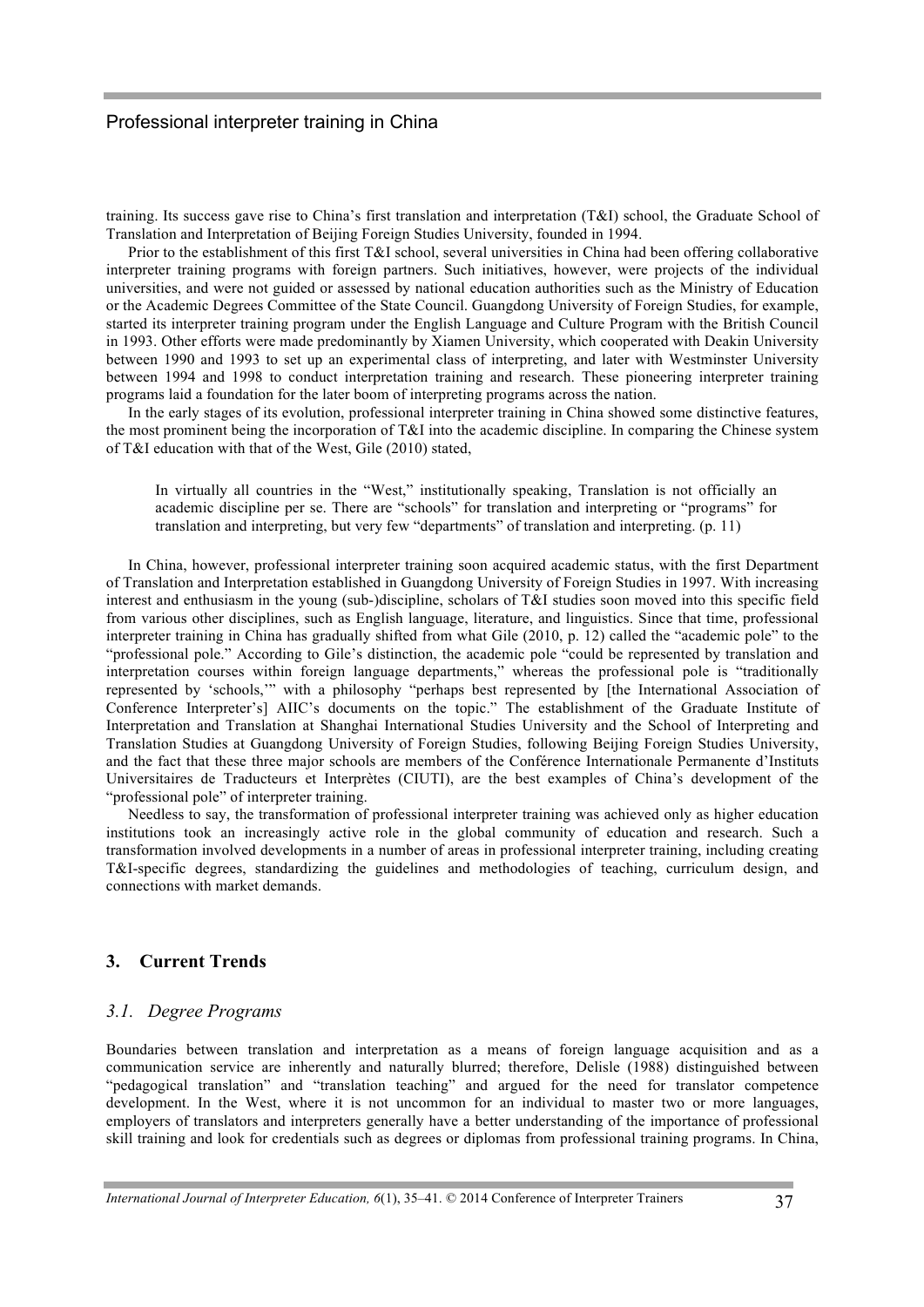on the contrary, acquiring a foreign language is itself a task so demanding that the necessity of additional training for practicing translation or interpretation is largely ignored; the idea that mere proficiency in the working languages is enough for one to translate or interpret is still widespread. The establishment of the degree programs Bachelor of Arts in Translation and Interpretation (BATI) in 2005 and Master of Translation and Interpretation (MTI) in 2007 were thus key steps in the development of professional interpreter training in China.

Universities set up BATI and MTI programs following the national catalog, issued by the Ministry of Education for undergraduate programs and the Academic Degrees Committee of the State Council for postgraduate programs. Universities must file an application, be assessed on their teaching and research capabilities, and obtain approval from either of the two offices before they may offer degree progams, have their names listed in the updated annual national catalog, and start recruiting students.

Since its initial establishment, the BATI program has been approved for 106 universities and the MTI program for 159 universities across the nation (as of the end of 2013). T&I is currently one of the most popular disciplines of study in China (Chai, 2007), and universities are increasingly applying as well as seeking approval to institute these programs. The trend is indicative of China's aggressive shift toward the Western tradition of professionalized interpreter training; moreover, the institutionalization of the disciplinary status of T&I parallel to linguistics and foreign languages and literature helps to clarify the distinctions and avoid confusions between language training and T&I training. Given the fact that this disciplinary shift took hold and expanded across the nation in only 5 years, a concern is whether the universities and the T&I market can indeed accommodate the new demand.

#### *3.2. Student Recruitment and Employment*

The BATI and MTI program handbooks, issued by the National Steering Committees for BATI and MTI Education in 2012 and 2010, respectively, describe the curricula and syllabi for the two programs. Despite similar general guidelines, BATI and MTI programs across China vary greatly in terms of recruitment numbers, program pathways, and specific courses—once universities gain approval for setting up a specific  $T \& 1$  program, they may decide for themselves how their program will be run.

Enrollment in the BATI program varies across universities, ranging from 15 to 90 students; in the interpreting pathway of the MTI, enrollment ranges from 5 to 60 students. Because universities in China generally see T&I programs as a new sector of growth, both in terms of attractiveness to students and benefit from higher tuition fees, the common mentality is to recruit more students. However, the actual numbers reached are influenced by various factors, including the geographic location of the university, history and quality of the specific program, faculty strength, resources provided, and competition among universities in the same region.

Students are recruited into the BATI program from the National Higher Education Entrance Examination (*gao kao*), in which they are tested on general subjects such as Chinese, math, and English—but not on their aptitude for interpreting. For the MTI program, students are generally recruited from the National Postgraduate Matriculation Exam, combined with an interview. Thus, in most cases, the candidate pool cannot meet the needs of recruitment for professional interpreter training programs. It is problematic too, that after students in the interpreting pathway of the MTI program finish the 2-year program, there are no professional interpreting exams. Students are awarded an MTI degree upon obtaining the credits and going through an oral defense for their degree thesis or report, but do not (need to) prove the professional competence of practicing interpretation work, which very often they have not developed

It is therefore not surprising that after they graduate from specific programs of professional interpreter training, a large proportion of students do not get employed as interpreters, but rather make a living on their foreign language(s). Since the graduation of the first few classes of BATI- and MTI-degree holders, the interpretation market has not experienced the significant changes that were anticipated when the programs were first established. Because employers have not shown a particular interest or confidence in graduates who hold professional degrees of interpreting, the gap between market demands for truly competent interpreters and professional interpreter production in higher education still exists, particularly in second- and third-tier cities.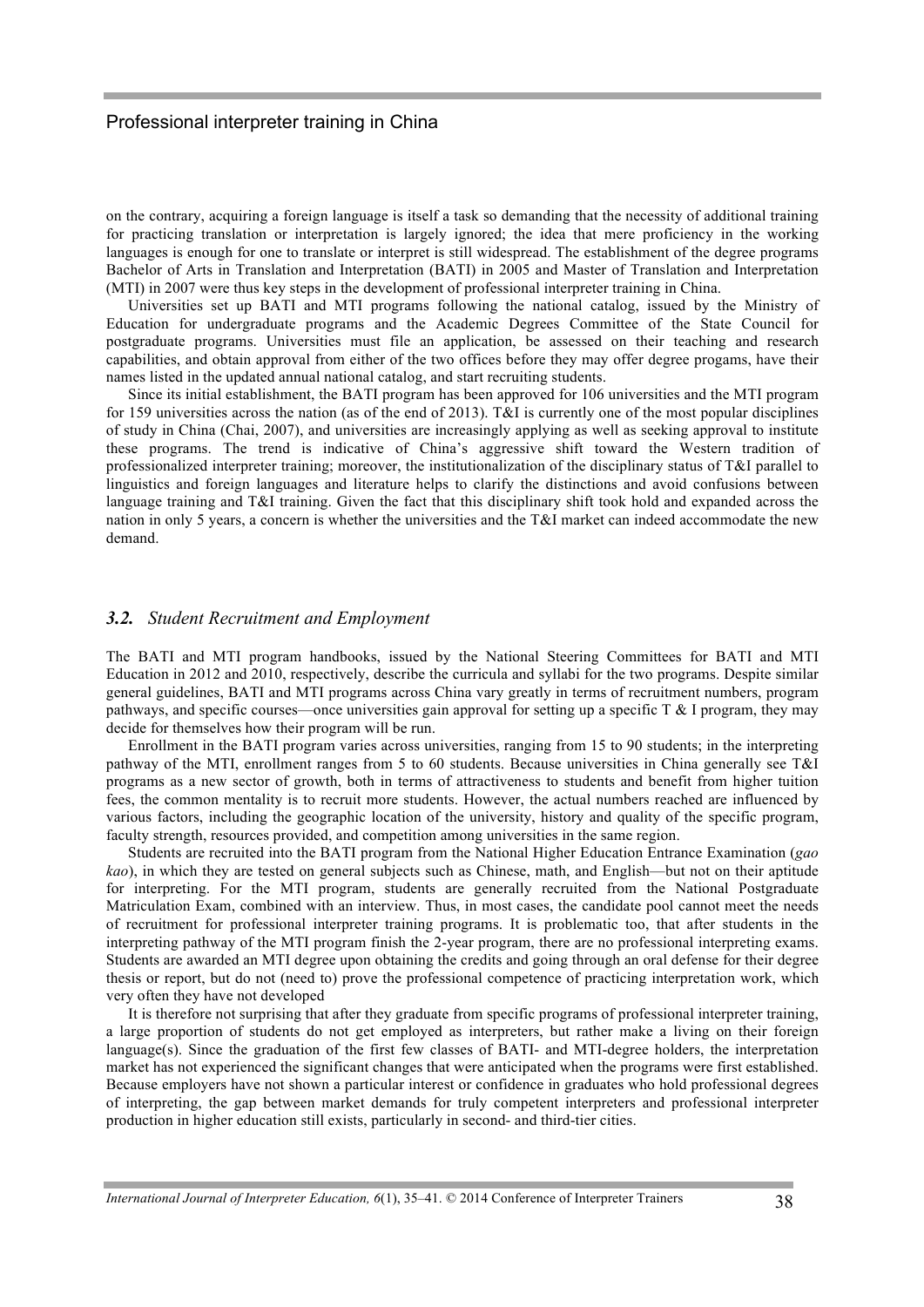#### *3.3. Teaching Guidelines and Methodologies*

The establishment of BATI and MTI programs took place amid extensive discussions on teaching guidelines and methodologies. Zhong and Mu (2008) compared teaching T&I as part of foreign language teaching and as professional training of translators and interpreters, and illustrated the fundamental differences between the two. Trainers in China have looked to the experience of professional T & I programs in the West and have come to the consensus that teaching T&I involves imparting to students the nature, objectives, process, principles, and methods of translation and interpretation through skill development, with lots of practice. Translator or interpreter competence can only be gained through systematic training, not through mere foreign language enhancement or sharing of knowledge. With these guidelines, professional schools in China have adopted the "four principles of professional interpreter training" (Zhong, 2007), namely, T & I skills as the main objective of training, practiceoriented teaching, basic theories to guide practice, and progressive competence development broken down in different phases.

In 2007, the School of Interpreting and Translation Studies at Guangdong University of Foreign Studies submitted its English Interpreting Course series for the Ministry of Education's National Model Courses competition, and its program was awarded the title of the first national model course of interpreting. On the heels of receiving this award, trainers at Guangdong University of Foreign Studies summarized and promoted their curriculum design as the "GDUFS model of interpreter training." In the GDUFS curriculum, interpretation courses are arranged into four different tracks, each focusing on the development of a part of interpreter competence:

- 1. Language track: Chinese–English/English–Chinese interpretation with a contrastive approach.
- 2. Skill track: consecutive interpreting, sight interpreting, simultaneous interpreting, interpretation observation and appreciation, mock conferences.
- 3. Theme track: theme-based interpreting, business interpreting, court interpreting, interpreting for media, interpreting for diplomacy.
- 4. Theory track: interpreting theories and practice, introduction to interpreting studies.

#### *3.4. Training the Trainers*

Interpretation pedagogy can be divided into broad themes of *selection, assessment, curriculum,* and *teaching.* Regarding teaching, the quality of professional interpreter training also hinges upon the quality of trainers. A clear drawback to China's T&I training programs is that most of the traditional translator and interpreter trainers have their training and research backgrounds in other disciplines such as English, linguistics, and literature. With surging numbers of BATI and MTI programs across the nation, the system has come to realize the importance of having translator and interpreter trainers that are frontline practitioners of translation and interpretation themselves. In a large country with only 31 AIIC members (as of the end of 2013), all of whom are based in the three metropolises of Beijing, Shanghai, and Guangzhou, the conference interpreting profession is somewhat underdeveloped and imbalanced. Because new interpreter trainers in universities of second- and third-tier cities have limited exposure to the interpreting profession, their teaching has mostly fallen short. It has therefore become urgent to hire and train more qualified teachers to meet the growing demands of professional interpreter training.

Chinese universities initially drew upon the rich experience of Western institutions and schools that had been successfully training interpreters for over half a century. Annually since 1997, the Translators' Association of China (TAC) has been organizing T&I teaching summer workshops, in which experts from the Monterey Institute of International Studies, Beijing Foreign Studies University, Shanghai International Studies University, and Guangdong University of Foreign Studies provide training for T&I instructors across the nation. The latest TAC workshop was held at Beijing International Studies University and drew around 60 trainees. In 2013, AIIC and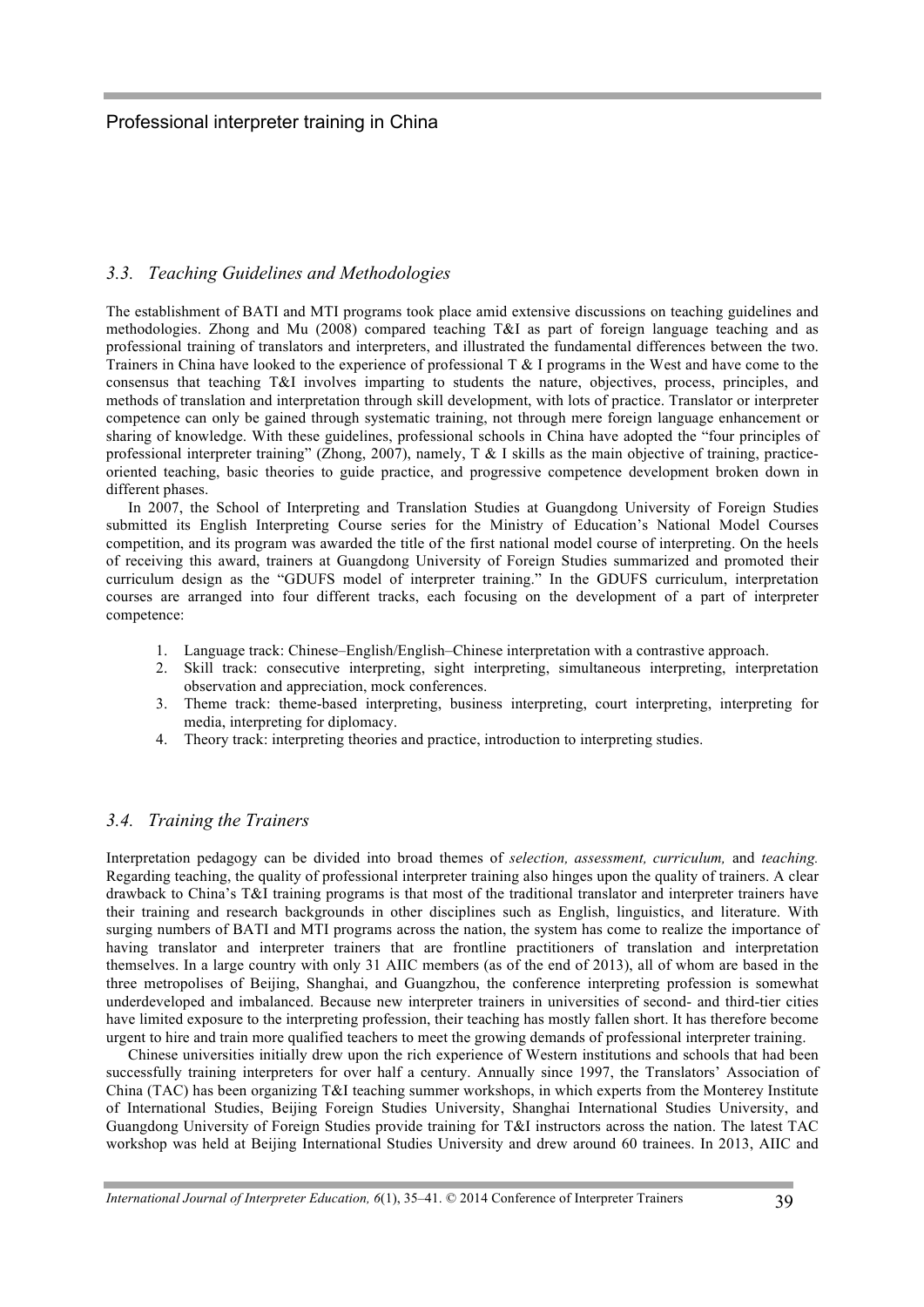TAC formally agreed to collaborate in training interpreter trainers; the first AIIC Training of Trainers (TOT) in Asia was held in July 2013 at Beijing International Studies University, with more than 30 trainees taking part.

National MTI TOTs were held six times between 2008 and 2013 at Shanghai Foreign Studies University, Guangdong University of Foreign Studies, Beijing Foreign Studies University, and Beijing International Studies University to promote the ideas and methods of interpreter training for instructors of graduate programs. The National Steering Committee for MTI Education has required that every university with the MTI program send one instructor of interpreting, one instructor of translation, and one administrative staff member to workshops targeted to each. With the number of universities approved for MTI program growing over the years, attendance at the national MTI TOTs also increased. Trainers from the Interpretation Service of the U.N. and the European Commission brought international experience of professional interpreter training to these trainings. Another active organizer of TOT programs is Foreign Language Teaching and Research Press, which hosted two MTI trainers training sessions in 2011 and 2012 for a total of 200 instructors.

As exchanges with foreign universities have increased, more teachers have been able to "go global" and participate in program observation or joint research at CIUTI-accredited schools. Instructors from major Chinese universities offering translation and interpretation programs at various levels are now receiving training in Paris, Geneva, Monterey, Leeds, London, and Bath, to name just a few Western locations.

#### **4. Problems and Challenges**

Professional interpreter training in Mainland China is growing on an increasing scale. However, the situation is not without problems and challenges. First among them is that the overwhelming majority of Chinese students enrolled in T&I programs are native speakers of Chinese and learned a foreign language only at school. Their L2 proficiency therefore quite often falls short of the requirements for a B language in professional interpreter training. Unlike in similar programs in more multilingual societies, language enhancement remains a key issue in China. The T&I programs need help to improve their language enhancement efforts, as well as aid in teaching interpretation to students whose L2 proficiency has not reached a sufficient level.

Instructors of professional interpreter training programs also could benefit from further training, because most of them, if not all, developed their foreign language(s) at school and are not in the best position to correct students' mistakes. The very limited number of native speakers of foreign languages in the pool of teachers makes high-quality training more difficult.

Most important, in a highly homogeneous country like China in which the population of native speakers of foreign languages is comparatively small, "the need for much translation into a foreign language is conspicuous and may require special attention," as Gile (2010, p. 17) put it. Interpretation from L1 into L2 has not been heavily emphasized in Western professional schools, but it will be a major topic for interpreter trainers in China, and therefore demands a Chinese solution.

#### **5. Conclusion**

The training of professional interpreters in Mainland China, despite its relatively short history, has experienced rapid development, particularly in higher education. China's peaceful rising means that more of its voice needs to be heard in global affairs. Current trends in professional interpreter training will certainly continue well into the future. Given the challenges facing interpreter trainers in China, efforts should be made to improve the quality of such training with foreign language enhancement, syllabus development, training of trainers, and market standardization.